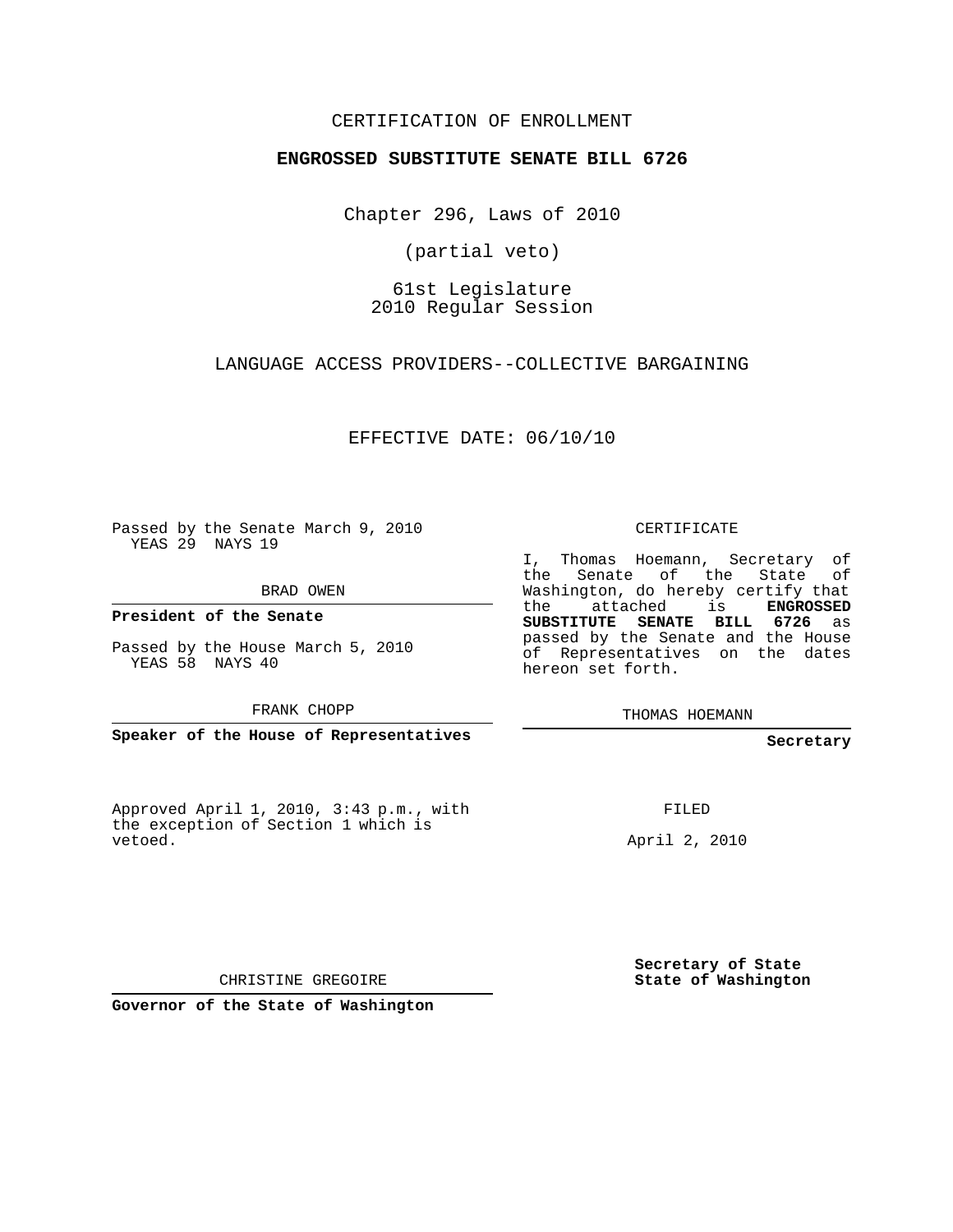## **ENGROSSED SUBSTITUTE SENATE BILL 6726** \_\_\_\_\_\_\_\_\_\_\_\_\_\_\_\_\_\_\_\_\_\_\_\_\_\_\_\_\_\_\_\_\_\_\_\_\_\_\_\_\_\_\_\_\_

\_\_\_\_\_\_\_\_\_\_\_\_\_\_\_\_\_\_\_\_\_\_\_\_\_\_\_\_\_\_\_\_\_\_\_\_\_\_\_\_\_\_\_\_\_

AS AMENDED BY THE HOUSE

Passed Legislature - 2010 Regular Session

## **State of Washington 61st Legislature 2010 Regular Session**

**By** Senate Labor, Commerce & Consumer Protection (originally sponsored by Senators Marr, Kohl-Welles, Ranker, Murray, McDermott, Keiser, Prentice, Kauffman, Kline, Kilmer, Fraser, and Pridemore)

READ FIRST TIME 02/05/10.

 AN ACT Relating to making the governor the public employer of language access providers; amending RCW 41.56.030, 41.56.113, 41.04.810, 43.01.047, and 74.04.025; adding a new section to chapter 41.56 RCW; and creating new sections.

BE IT ENACTED BY THE LEGISLATURE OF THE STATE OF WASHINGTON:

 *\*NEW SECTION. Sec. 1. (1) No later than thirty days after the effective date of this section, the office of financial management shall establish a working group on language access services.*

 *(2) The working group shall include members that have experience and knowledge of language access services in Washington state, including representatives of a statewide association representing hospitals, community health centers and providers for underserved and immigrant populations, statewide associations representing physicians, other health care providers who serve medicaid patients, a statewide labor union currently working with language access providers, statewide professional interpreter associations, community-based organizations that advocate for persons with limited English proficiency, language access providers, language access agencies, brokers, and the department of social and health services.*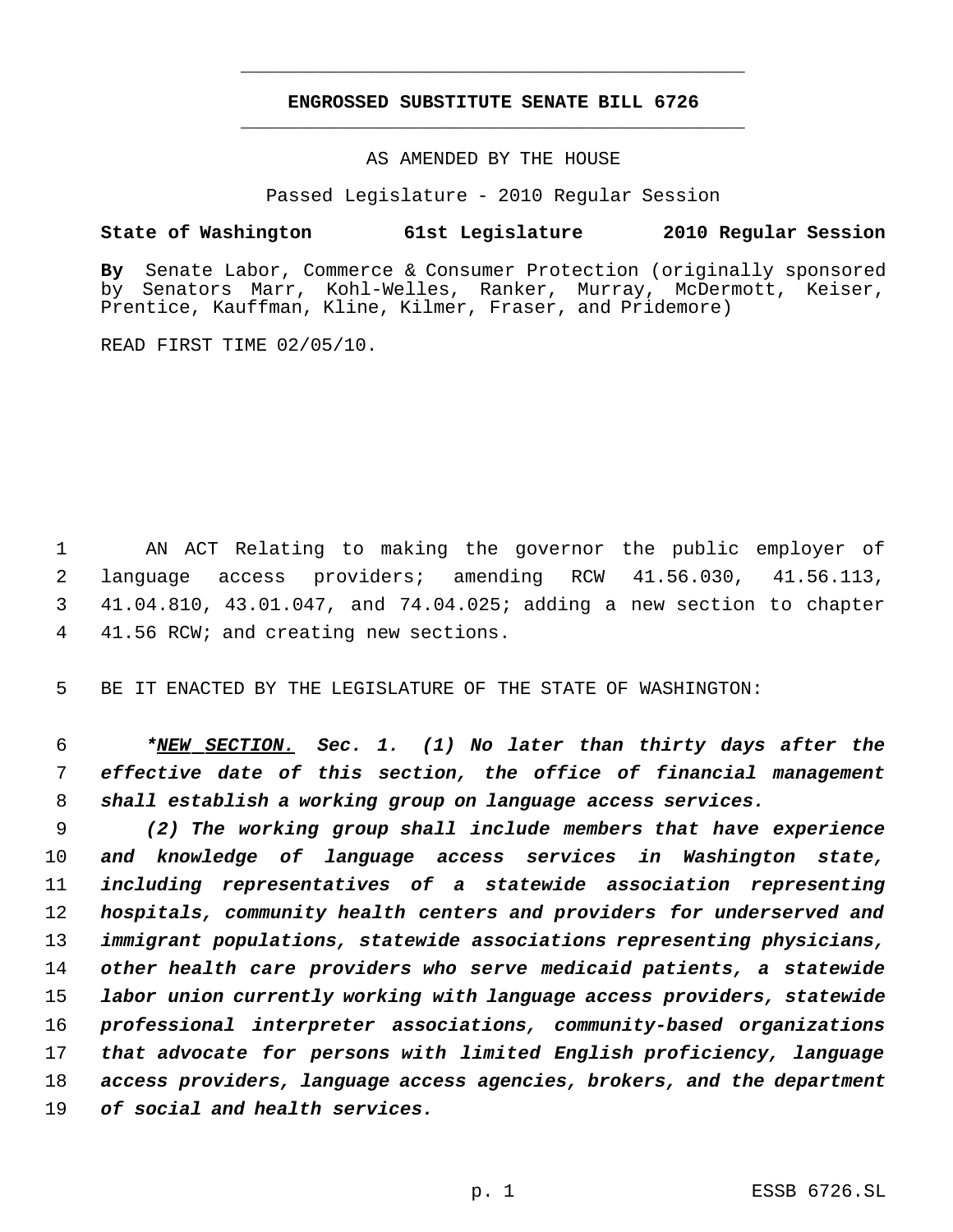*(3) A representative of the office of financial management shall chair the working group, and the department shall provide staff to support the working group's activities.*

 *(4) The working group shall develop a plan to improve the efficiency and effectiveness of language access services. The plan shall describe the best possible means by which the following criteria are achieved: Administrative and overhead costs, including brokers and language access agencies, are reduced; timeliness and flexibility for medical providers is improved; access to services is maintained or improved; the pool of qualified interpreters is stabilized; and fraud and abuse are prevented.*

 *(5) The office of financial management shall report the findings of the working group to the legislature no later than September 30, 2010. \*Sec. 1 was vetoed. See message at end of chapter.*

 NEW SECTION. **Sec. 2.** A new section is added to chapter 41.56 RCW to read as follows:

 (1) In addition to the entities listed in RCW 41.56.020, this chapter applies to the governor with respect to language access providers. Solely for the purposes of collective bargaining and as expressly limited under subsections (2) and (3) of this section, the governor is the public employer of language access providers who, solely for the purposes of collective bargaining, are public employees. The governor or the governor's designee shall represent the public employer for bargaining purposes.

 (2) There shall be collective bargaining, as defined in RCW 41.56.030, between the governor and language access providers, except as follows:

 (a) A statewide unit of all language access providers is the only unit appropriate for purposes of collective bargaining under RCW 41.56.060;

 (b) The exclusive bargaining representative of language access providers in the unit specified in (a) of this subsection shall be the representative chosen in an election conducted pursuant to RCW 41.56.070.

 Bargaining authorization cards furnished as the showing of interest in support of any representation petition or motion for intervention filed under this section are exempt from disclosure under chapter 42.56 RCW;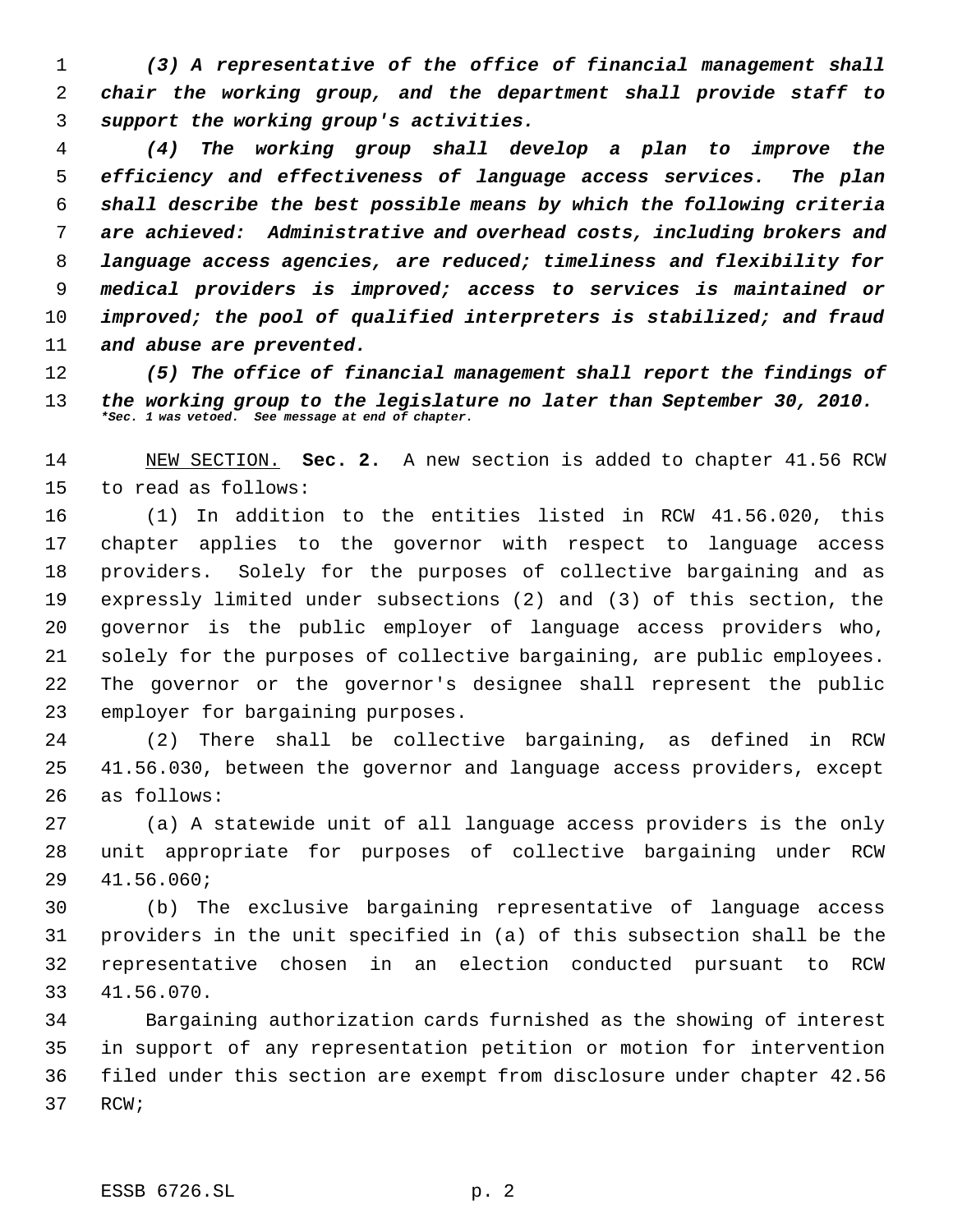(c) Notwithstanding the definition of "collective bargaining" in RCW 41.56.030(4), the scope of collective bargaining for language access providers under this section is limited solely to: (i) Economic compensation, such as the manner and rate of payments; (ii) professional development and training; (iii) labor-management committees; and (iv) grievance procedures. Retirement benefits are not subject to collective bargaining. By such obligation neither party may be compelled to agree to a proposal or be required to make a concession unless otherwise provided in this chapter;

 (d) In addition to the entities listed in the mediation and interest arbitration provisions of RCW 41.56.430 through 41.56.470 and 41.56.480, the provisions apply to the governor or the governor's designee and the exclusive bargaining representative of language access providers, except that:

 (i) In addition to the factors to be taken into consideration by an interest arbitration panel under RCW 41.56.465, the panel shall consider the financial ability of the state to pay for the compensation 18 and benefit provisions of a collective bargaining agreement;

 (ii) The decision of the arbitration panel is not binding on the legislature and, if the legislature does not approve the request for funds necessary to implement the compensation and benefit provisions of the arbitrated collective bargaining agreement, the decision is not binding on the state;

(e) Language access providers do not have the right to strike.

 (3) Language access providers who are public employees solely for the purposes of collective bargaining under subsection (1) of this section are not, for that reason, employees of the state for any other purpose. This section applies only to the governance of the collective bargaining relationship between the employer and language access providers as provided in subsections (1) and (2) of this section.

 (4) Each party with whom the department of social and health services contracts for language access services and each of their subcontractors shall provide to the department an accurate list of language access providers, as defined in RCW 41.56.030, including their names, addresses, and other contact information, annually by January 30th, except that initially the lists must be provided within thirty days of the effective date of this section. The department shall, upon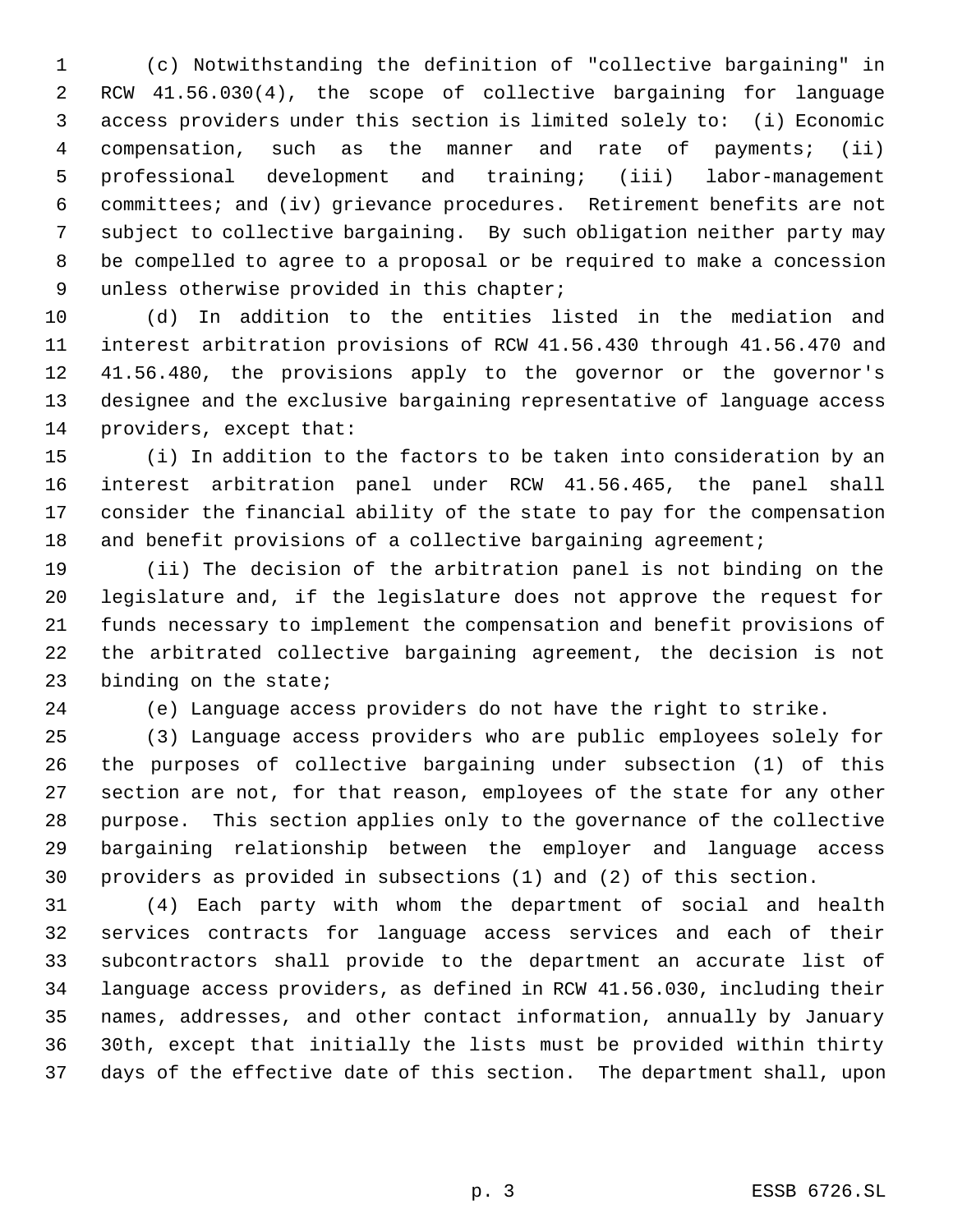request, provide a list of all language access providers, including their names, addresses, and other contact information, to a labor union seeking to represent language access providers.

(5) This section does not create or modify:

 (a) The department's obligation to comply with the federal statute and regulations; and

 (b) The legislature's right to make programmatic modifications to the delivery of state services under chapter 74.04 RCW. The governor may not enter into, extend, or renew any agreement under this chapter that does not expressly reserve the legislative rights described in this subsection.

 (6) Upon meeting the requirements of subsection (7) of this section, the governor must submit, as a part of the proposed biennial or supplemental operating budget submitted to the legislature under RCW 43.88.030, a request for funds necessary to implement the compensation and benefit provisions of a collective bargaining agreement entered into under this section or for legislation necessary to implement the agreement.

 (7) A request for funds necessary to implement the compensation and benefit provisions of a collective bargaining agreement entered into under this section may not be submitted by the governor to the legislature unless the request has been:

 (a) Submitted to the director of financial management by October 1st prior to the legislative session at which the requests are to be considered, except that, for initial negotiations under this section, the request may not be submitted before July 1, 2011; and

 (b) Certified by the director of financial management as financially feasible for the state or reflective of a binding decision of an arbitration panel reached under subsection (2)(d) of this section.

 (8) The legislature must approve or reject the submission of the request for funds as a whole. If the legislature rejects or fails to act on the submission, any collective bargaining agreement must be reopened for the sole purpose of renegotiating the funds necessary to implement the agreement.

 (9) If, after the compensation and benefit provisions of an agreement are approved by the legislature, a significant revenue shortfall occurs resulting in reduced appropriations, as declared by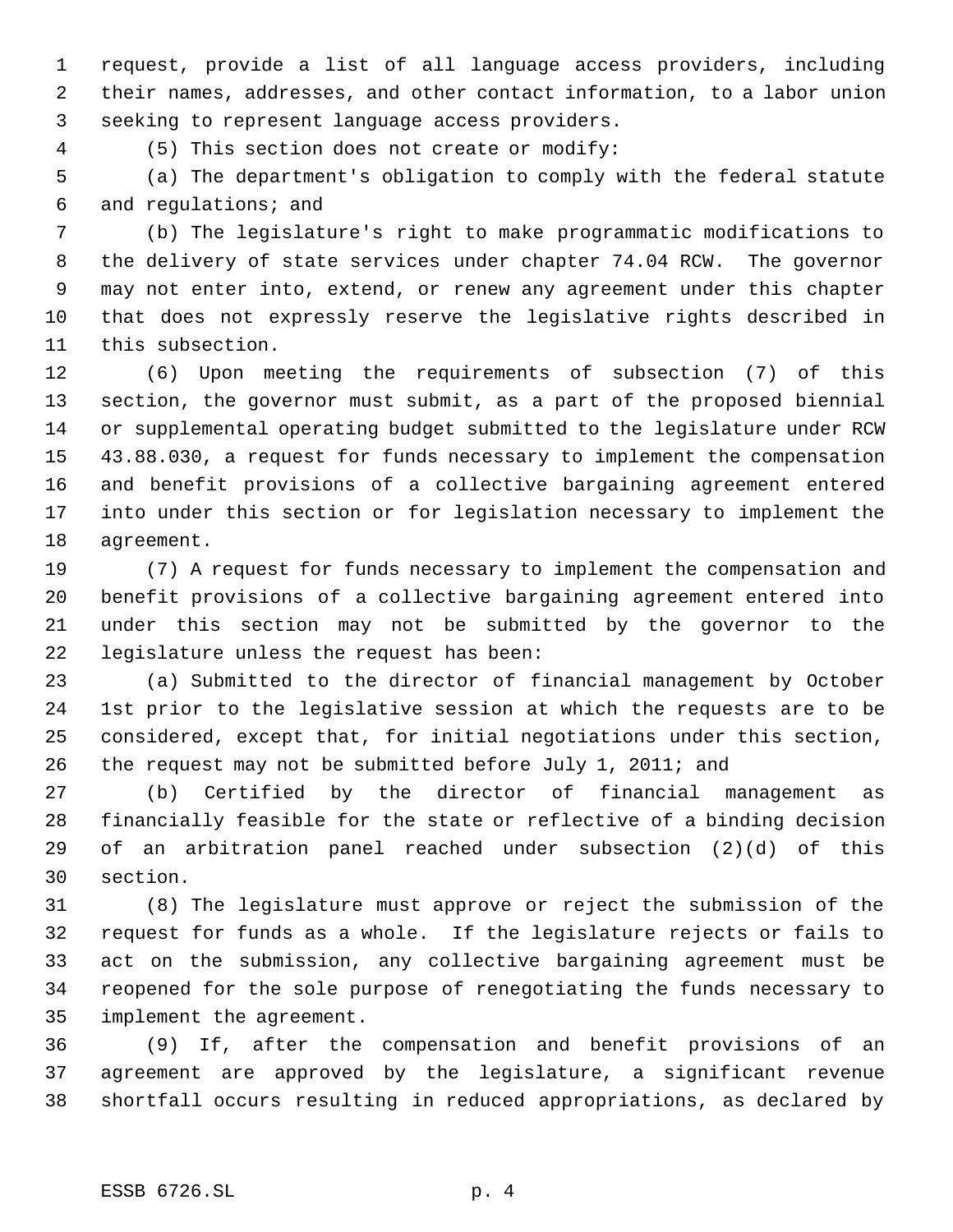proclamation of the governor or by resolution of the legislature, both parties shall immediately enter into collective bargaining for a mutually agreed upon modification of the agreement.

 (10) After the expiration date of any collective bargaining agreement entered into under this section, all of the terms and conditions specified in the agreement remain in effect until the effective date of a subsequent agreement, not to exceed one year from the expiration date stated in the agreement.

 (11) In enacting this section, the legislature intends to provide state action immunity under federal and state antitrust laws for the joint activities of language access providers and their exclusive bargaining representative to the extent the activities are authorized by this chapter.

 **Sec. 3.** RCW 41.56.030 and 2007 c 184 s 2 are each amended to read as follows:

As used in this chapter:

 (1) "Public employer" means any officer, board, commission, council, or other person or body acting on behalf of any public body governed by this chapter, or any subdivision of such public body. For the purposes of this section, the public employer of district court or superior court employees for wage-related matters is the respective county legislative authority, or person or body acting on behalf of the legislative authority, and the public employer for nonwage-related matters is the judge or judge's designee of the respective district court or superior court.

 (2) "Public employee" means any employee of a public employer except any person (a) elected by popular vote, or (b) appointed to office pursuant to statute, ordinance or resolution for a specified term of office as a member of a multimember board, commission, or committee, whether appointed by the executive head or body of the public employer, or (c) whose duties as deputy, administrative assistant or secretary necessarily imply a confidential relationship to (i) the executive head or body of the applicable bargaining unit, or (ii) any person elected by popular vote, or (iii) any person appointed to office pursuant to statute, ordinance or resolution for a specified term of office as a member of a multimember board, commission, or committee, whether appointed by the executive head or body of the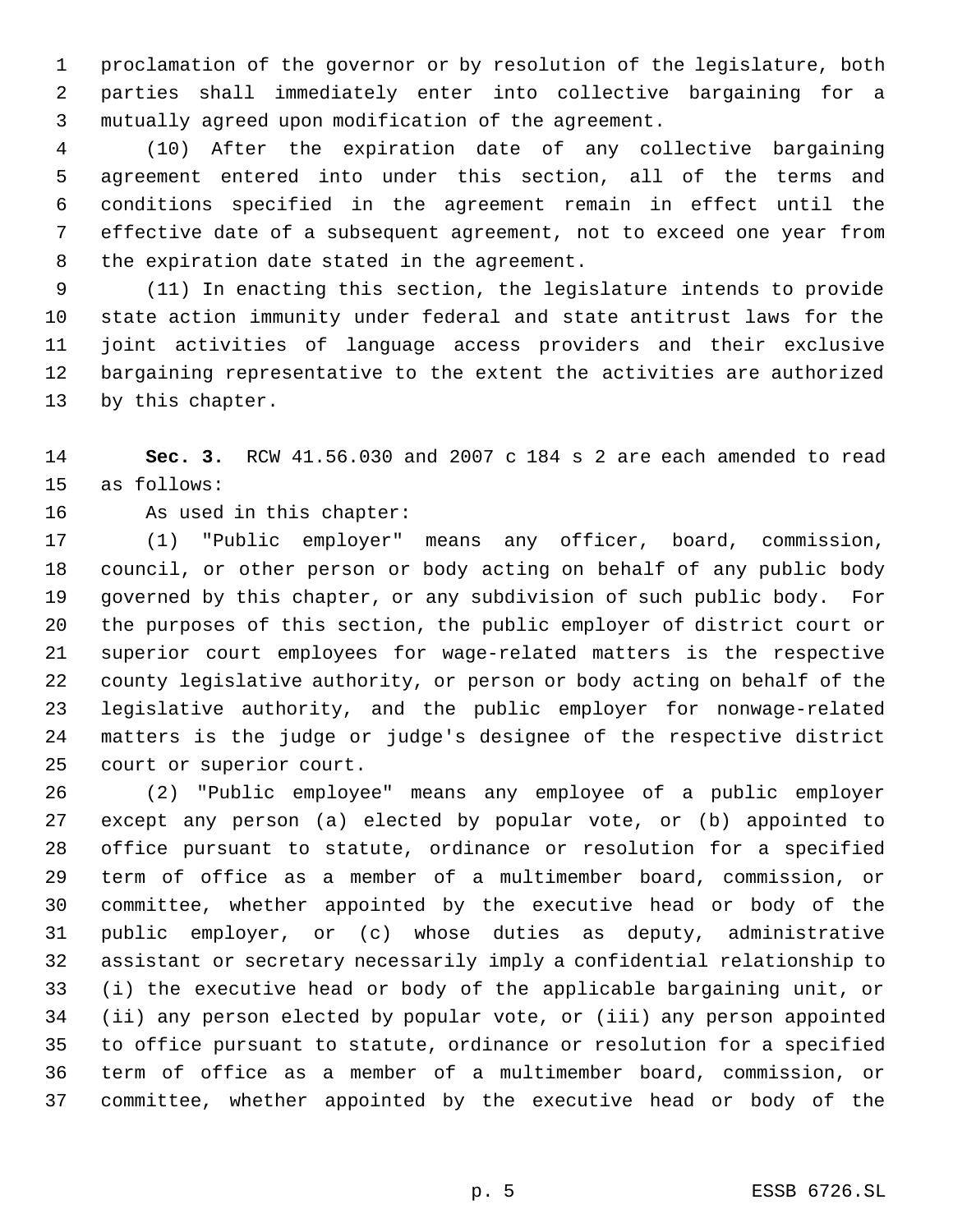public employer, or (d) who is a court commissioner or a court magistrate of superior court, district court, or a department of a district court organized under chapter 3.46 RCW, or (e) who is a personal assistant to a district court judge, superior court judge, or court commissioner. For the purpose of (e) of this subsection, no more than one assistant for each judge or commissioner may be excluded from a bargaining unit.

 (3) "Bargaining representative" means any lawful organization which has as one of its primary purposes the representation of employees in their employment relations with employers.

 (4) "Collective bargaining" means the performance of the mutual obligations of the public employer and the exclusive bargaining representative to meet at reasonable times, to confer and negotiate in good faith, and to execute a written agreement with respect to grievance procedures and collective negotiations on personnel matters, including wages, hours and working conditions, which may be peculiar to an appropriate bargaining unit of such public employer, except that by such obligation neither party shall be compelled to agree to a proposal or be required to make a concession unless otherwise provided in this chapter.

(5) "Commission" means the public employment relations commission.

 (6) "Executive director" means the executive director of the commission.

 (7) "Uniformed personnel" means: (a) Law enforcement officers as defined in RCW 41.26.030 employed by the governing body of any city or town with a population of two thousand five hundred or more and law enforcement officers employed by the governing body of any county with a population of ten thousand or more; (b) correctional employees who are uniformed and nonuniformed, commissioned and noncommissioned security personnel employed in a jail as defined in RCW 31 70.48.020( $(\frac{5}{1})$ )  $(9)$ , by a county with a population of seventy thousand or more, and who are trained for and charged with the responsibility of controlling and maintaining custody of inmates in the jail and safeguarding inmates from other inmates; (c) general authority Washington peace officers as defined in RCW 10.93.020 employed by a port district in a county with a population of one million or more; (d) security forces established under RCW 43.52.520; (e) firefighters as that term is defined in RCW 41.26.030; (f) employees of a port district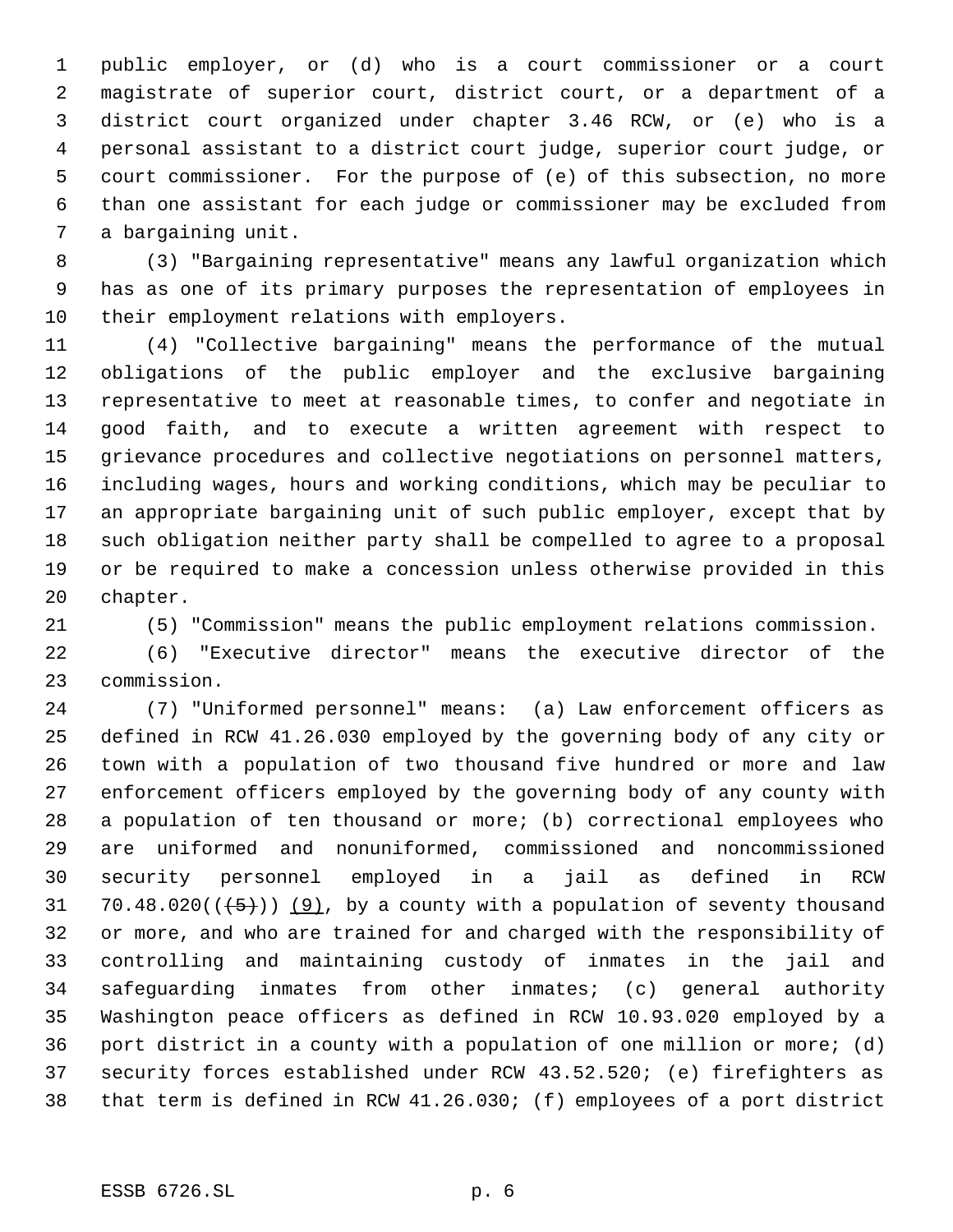in a county with a population of one million or more whose duties include crash fire rescue or other firefighting duties; (g) employees of fire departments of public employers who dispatch exclusively either fire or emergency medical services, or both; or (h) employees in the several classes of advanced life support technicians, as defined in RCW 18.71.200, who are employed by a public employer.

 (8) "Institution of higher education" means the University of Washington, Washington State University, Central Washington University, Eastern Washington University, Western Washington University, The Evergreen State College, and the various state community colleges.

 (9) "Home care quality authority" means the authority under chapter 74.39A RCW.

 (10) "Individual provider" means an individual provider as defined in RCW 74.39A.240(4) who, solely for the purposes of collective bargaining, is a public employee as provided in RCW 74.39A.270.

 (11) "Child care subsidy" means a payment from the state through a child care subsidy program established pursuant to RCW 74.12.340 or 74.08A.340, 45 C.F.R. Sec. 98.1 through 98.17, or any successor program.

 (12) "Family child care provider" means a person who: (a) Provides regularly scheduled care for a child or children in the home of the provider or in the home of the child or children for periods of less than twenty-four hours or, if necessary due to the nature of the parent's work, for periods equal to or greater than twenty-four hours; (b) receives child care subsidies; and (c) is either licensed by the state under RCW 74.15.030 or is exempt from licensing under chapter 74.15 RCW.

 (13) "Adult family home provider" means a provider as defined in RCW 70.128.010 who receives payments from the medicaid and state-funded long-term care programs.

 (14)(a) "Language access provider" means any independent contractor who provides spoken language interpreter services for department of 33 social and health services appointments or medicaid enrollee appointments, or provided these services on or after January 1, 2009, 35 and before the effective date of this section, whether paid by a broker, language access agency, or the department.

 (b) "Language access provider" does not mean an owner, manager, or employee of a broker or a language access agency.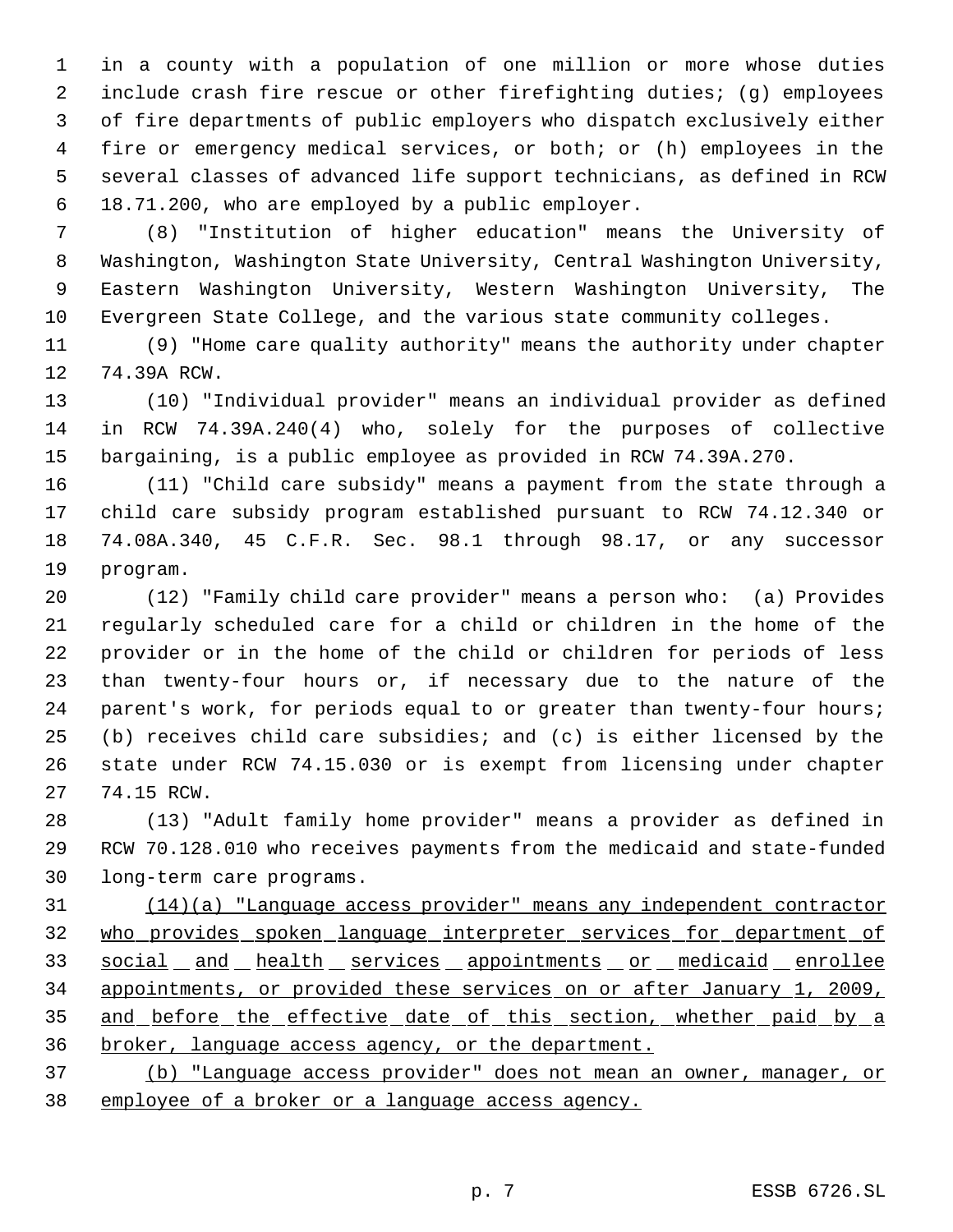1 **Sec. 4.** RCW 41.56.113 and 2007 c 184 s 3 are each amended to read 2 as follows:

 3 (1) This subsection (1) applies only if the state makes the 4 payments directly to a provider.

 (a) Upon the written authorization of an individual provider, a 6 family child care provider,  $((e\rightarrow e))$  an adult family home provider, or a language access provider within the bargaining unit and after the certification or recognition of the bargaining unit's exclusive bargaining representative, the state as payor, but not as the employer, 10 shall, subject to  $(c)$  of this subsection  $((+3)-$ of-this-section)), deduct from the payments to an individual provider, a family child care 12 provider, ((or)) an adult family home provider, or a language access 13 provider the monthly amount of dues as certified by the secretary of the exclusive bargaining representative and shall transmit the same to the treasurer of the exclusive bargaining representative.

16  $((+2)^{n})$  (b) If the governor and the exclusive bargaining 17 representative of a bargaining unit of individual providers, family 18 child care providers, ((or)) adult family home providers, or language 19 access providers enter into a collective bargaining agreement that:

 $((+a))$  ( $\pm$ ) Includes a union security provision authorized in RCW 41.56.122, the state as payor, but not as the employer, shall, subject 22 to  $(c)$  of this subsection  $((+3)$  -of-this section)), enforce the agreement by deducting from the payments to bargaining unit members the dues required for membership in the exclusive bargaining representative, or, for nonmembers thereof, a fee equivalent to the 26 dues; or

27 ( $(\overline{\mathbf{b}})$ ) (ii) Includes requirements for deductions of payments other 28 than the deduction under  $(a)(i)$  of this subsection, the state, as 29 payor, but not as the employer, shall, subject to  $(c)$  of this 30 subsection  $((+3)$  of this section)), make such deductions upon written 31 authorization of the individual provider, family child care provider,  $32$  (( $\Theta$ r)) adult family home provider, or language access provider.

33 ( $(\frac{43}{a})$ )  $(c)(i)$  The initial additional costs to the state in making deductions from the payments to individual providers, family 35 child care providers, ((and)) adult family home providers, and language access providers under this section shall be negotiated, agreed upon in advance, and reimbursed to the state by the exclusive bargaining representative.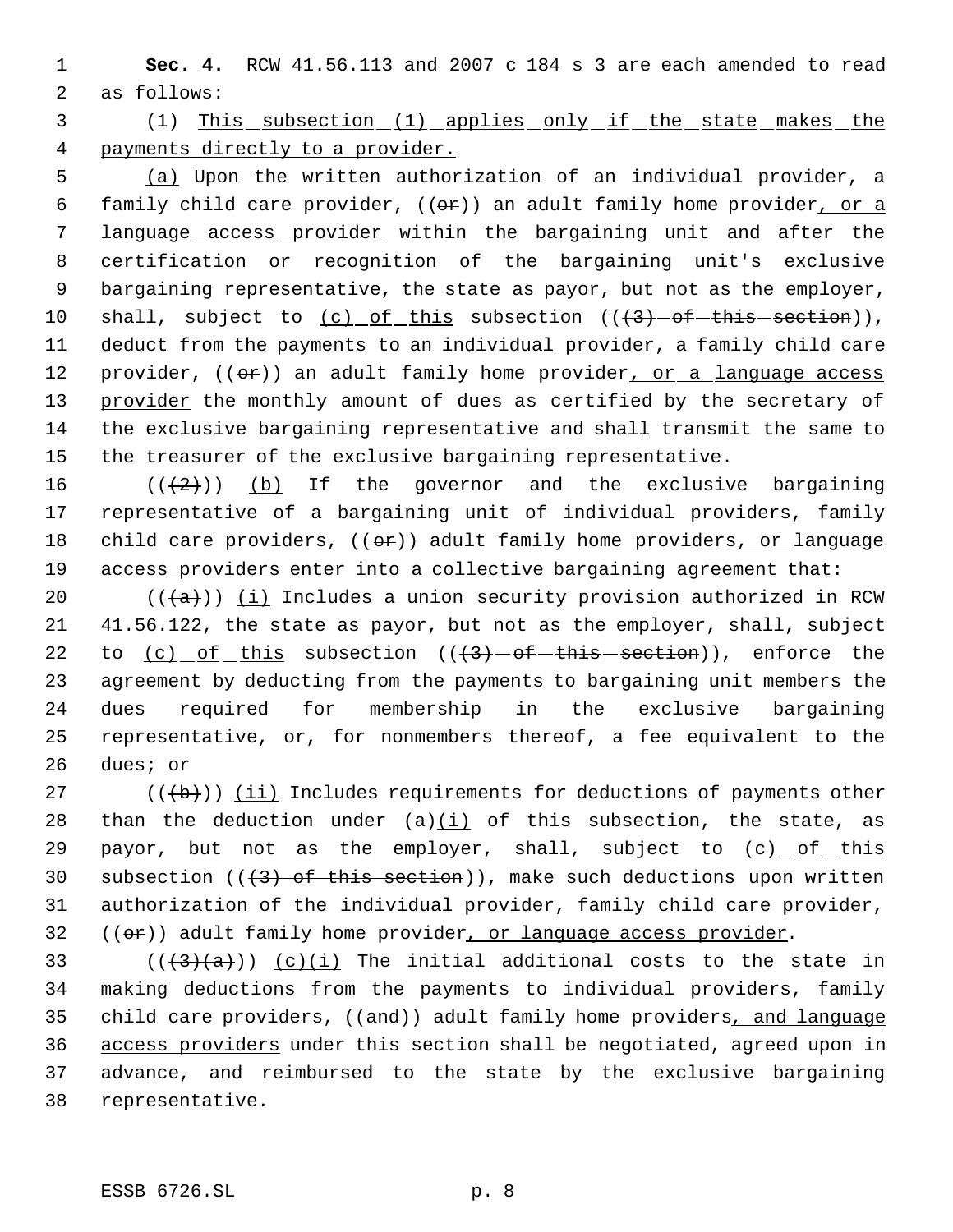$((+b))$   $(ii)$  The allocation of ongoing additional costs to the state in making deductions from the payments to individual providers, 3 family child care providers, ((or)) adult family home providers, or 4 language access providers under this section shall be an appropriate subject of collective bargaining between the exclusive bargaining representative and the governor unless prohibited by another statute. If no collective bargaining agreement containing a provision allocating the ongoing additional cost is entered into between the exclusive bargaining representative and the governor, or if the legislature does not approve funding for the collective bargaining agreement as provided 11 in RCW 74.39A.300, 41.56.028, (( $\Theta$ r)) 41.56.029, or section 2 of this 12 act, as applicable, the ongoing additional costs to the state in making deductions from the payments to individual providers, family child care 14 providers,  $((\theta \cdot \hat{r}))$  adult family home providers, or language access 15 providers under this section shall be negotiated, agreed upon in advance, and reimbursed to the state by the exclusive bargaining representative.

 $((4+))$  (d) The governor and the exclusive bargaining representative of a bargaining unit of family child care providers may not enter into a collective bargaining agreement that contains a union security provision unless the agreement contains a process, to be administered by the exclusive bargaining representative of a bargaining unit of family child care providers, for hardship dispensation for license- exempt family child care providers who are also temporary assistance for needy families recipients or WorkFirst participants.

 (2) This subsection (2) applies only if the state does not make the 27 payments directly to a provider.

 (a) Upon the written authorization of a language access provider within the bargaining unit and after the certification or recognition of the bargaining unit's exclusive bargaining representative, the state 31 shall require through its contracts with third parties that:

 (i) The monthly amount of dues as certified by the secretary of the exclusive bargaining representative be deducted from the payments to the language access provider and transmitted to the treasurer of the 35 exclusive bargaining representative; and

 (ii) A record showing that dues have been deducted as specified in (a)(i) of this subsection be provided to the state.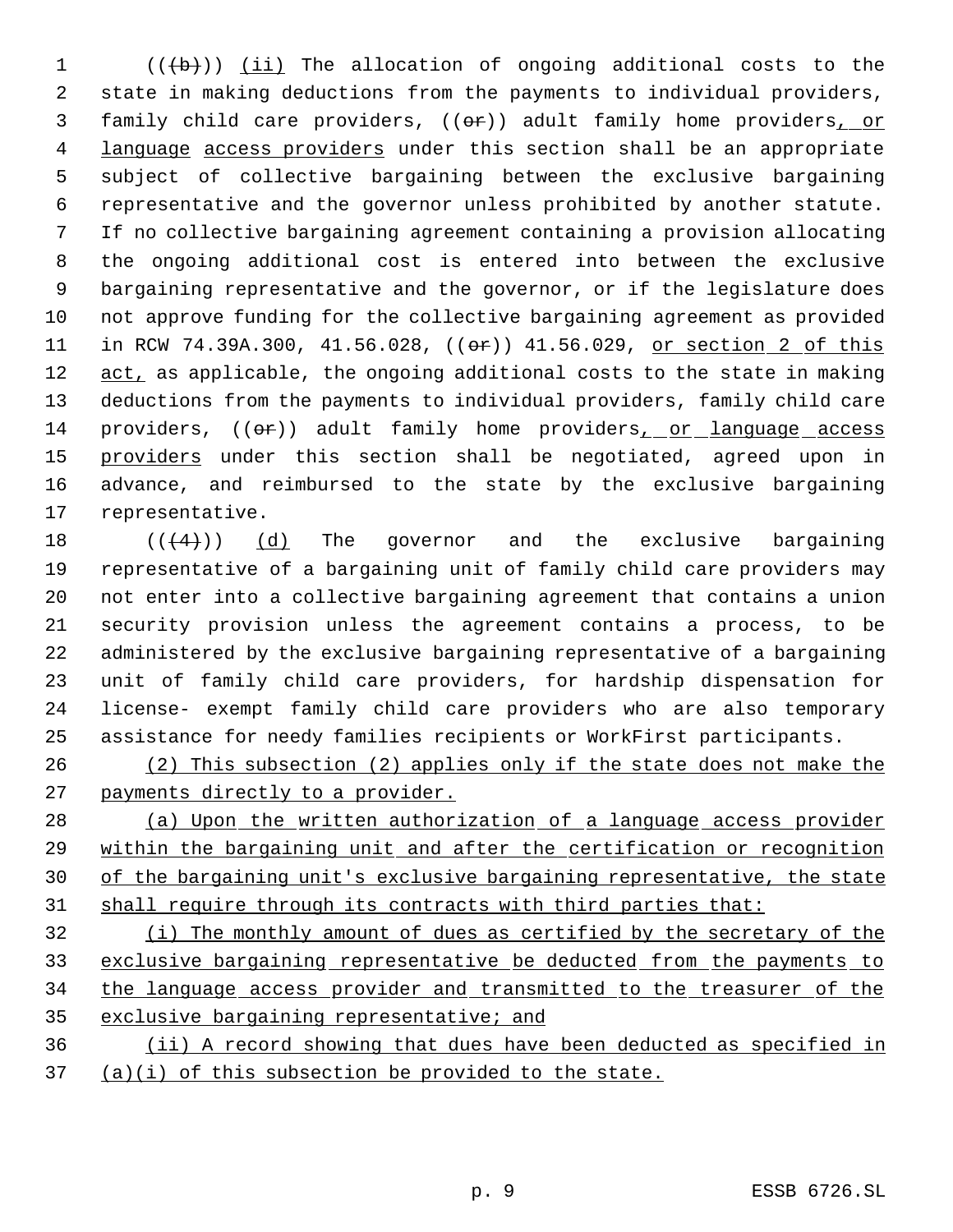(b) If the governor and the exclusive bargaining representative of 2 the bargaining unit of language access providers enter into a 3 collective bargaining agreement that includes a union security 4 provision authorized in RCW 41.56.122, the state shall enforce the agreement by requiring through its contracts with third parties that:

 (i) The monthly amount of dues required for membership in the exclusive bargaining representative as certified by the secretary of 8 the exclusive bargaining representative, or, for nonmembers thereof, a 9 fee equivalent to the dues, be deducted from the payments to the 10 language access provider and transmitted to the treasurer of the exclusive bargaining representative; and

12 (ii) A record showing that dues or fees have been deducted as 13 specified in (a)(i) of this subsection be provided to the state.

 **Sec. 5.** RCW 41.04.810 and 2007 c 184 s 4 are each amended to read as follows:

 Individual providers, as defined in RCW 74.39A.240, and family 17 child care providers, ((as defined in RCW 41.56.030, and)) adult family 18 home providers, and language access providers, all as defined in RCW 41.56.030, are not employees of the state or any of its political subdivisions and are specifically and entirely excluded from all provisions of this title, except as provided in RCW 74.39A.270, 41.56.028, and 41.56.029.

 **Sec. 6.** RCW 43.01.047 and 2007 c 184 s 5 are each amended to read as follows:

 RCW 43.01.040 through 43.01.044 do not apply to individual providers under RCW 74.39A.220 through 74.39A.300, family child care providers under RCW 41.56.028, or adult family home providers under RCW 41.56.029, or language access providers under section 2 of this act.

 **Sec. 7.** RCW 74.04.025 and 1998 c 245 s 143 are each amended to read as follows:

 (1) The department and the office of administrative hearings shall ensure that bilingual services are provided to non-English speaking applicants and recipients. The services shall be provided to the extent necessary to assure that non-English speaking persons are not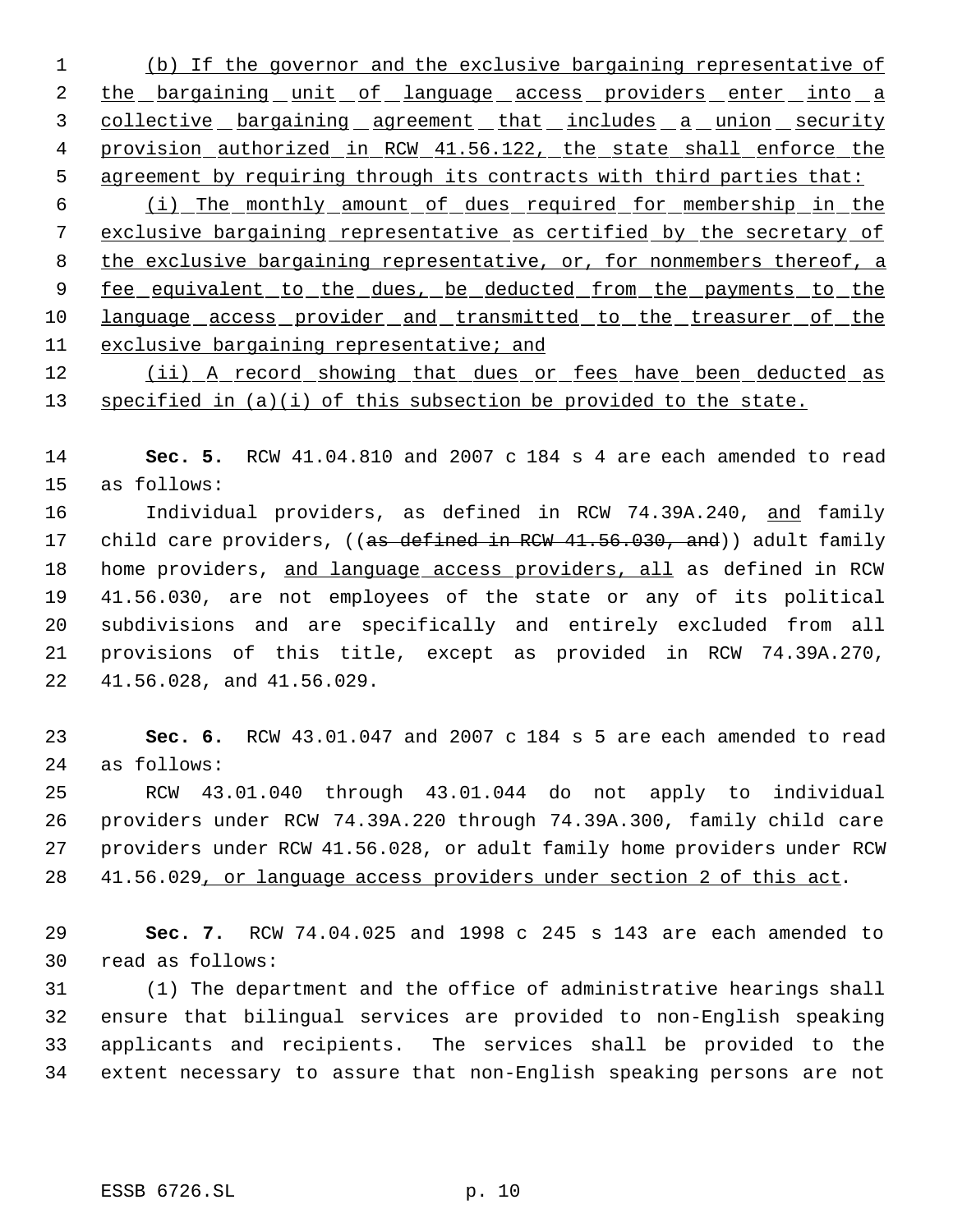denied, or unable to obtain or maintain, services or benefits because of their inability to speak English.

 (2) If the number of non-English speaking applicants or recipients sharing the same language served by any community service office client contact job classification equals or exceeds fifty percent of the average caseload of a full-time position in such classification, the department shall, through attrition, employ bilingual personnel to serve such applicants or recipients.

 (3) Regardless of the applicant or recipient caseload of any community service office, each community service office shall ensure that bilingual services required to supplement the community service 12 office staff are provided through contracts with ((interpreters)) **language access providers**, local agencies, or other community resources.

 (4) The department shall certify, authorize, and qualify language access providers as needed to maintain an adequate pool of providers.

 (5) The department shall require compliance with RCW 41.56.113(2) through its contracts with third parties.

 (6) Initial client contact materials shall inform clients in all primary languages of the availability of interpretation services for non-English speaking persons. Basic informational pamphlets shall be translated into all primary languages.

 $((+5))$   $(7)$  To the extent all written communications directed to applicants or recipients are not in the primary language of the applicant or recipient, the department and the office of administrative hearings shall include with the written communication a notice in all primary languages of applicants or recipients describing the significance of the communication and specifically how the applicants or recipients may receive assistance in understanding, and responding to if necessary, the written communication. The department shall assure that sufficient resources are available to assist applicants and recipients in a timely fashion with understanding, responding to, and complying with the requirements of all such written communications.

34 ( $(\overline{6})$ ) (8) As used in this section( $(\overline{7})$ ):

 (a) "Language access provider" means any independent contractor who 36 provides spoken language interpreter services for department 37 appointments or medicaid enrollee appointments, or provided these services on or after January 1, 2009, and before the effective date of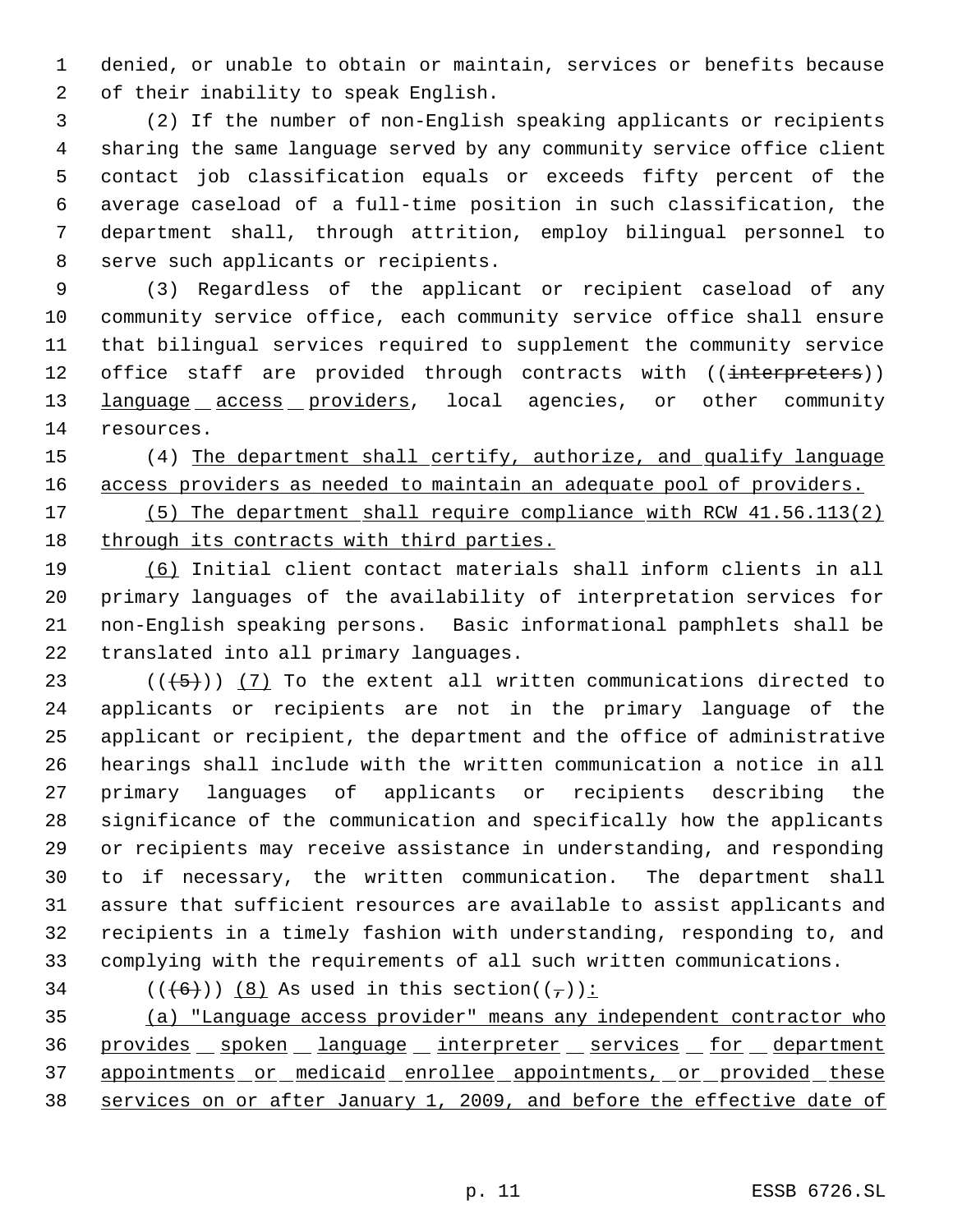1 this section, whether paid by a broker, language access agency, or the 2 department. "Language access provider" does not mean an owner, 3 manager, or employee of a broker or a language access agency.

 4 (b) "Primary languages" includes but is not limited to Spanish, 5 Vietnamese, Cambodian, Laotian, and Chinese.

 NEW SECTION. **Sec. 8.** If any provision of this act or its application to any person or circumstance is held invalid, the remainder of the act or the application of the provision to other persons or circumstances is not affected.

 NEW SECTION. **Sec. 9.** If any part of this act is found to be in conflict with federal requirements that are a prescribed condition to the allocation of federal funds to the state, the conflicting part of this act is inoperative solely to the extent of the conflict and with respect to the agencies directly affected, and this finding does not affect the operation of the remainder of this act in its application to the agencies concerned. Rules adopted under this act must meet federal requirements that are a necessary condition to the receipt of federal funds by the state.

> Passed by the Senate March 9, 2010. Passed by the House March 5, 2010. Approved by the Governor April 1, 2010, with the exception of certain items that were vetoed. Filed in Office of Secretary of State April 2, 2010.

Note: Governor's explanation of partial veto is as follows:

"I am returning herewith, without my approval as to Section 1, Engrossed Substitute Senate Bill 6726 entitled:

"AN ACT Relating to making the governor the public employer of language access providers."

This bill provides for collective bargaining between the Governor and language access providers. Section 1 creates a new workgroup, directed by the Office of Financial Management, charged with developing a plan to improve the efficiency and effectiveness for interpreter service delivery for the Department of Social and Health Services. The Office of Financial Management is to report the findings of the workgroup to the Legislature no later than September 30, 2010.

Collective bargaining for language access providers working with the Department of Social and Health Services does not require a legislatively mandated workgroup to make recommendations on improvements to the delivery of services. I am directing the Office of Financial Management and the Department of Social and Health Services to conduct an internal review resulting in recommendations to improve administrative efficiency and effectiveness of language access services and, as part of the review, to seek input from the appropriate stakeholders.

ESSB 6726.SL p. 12